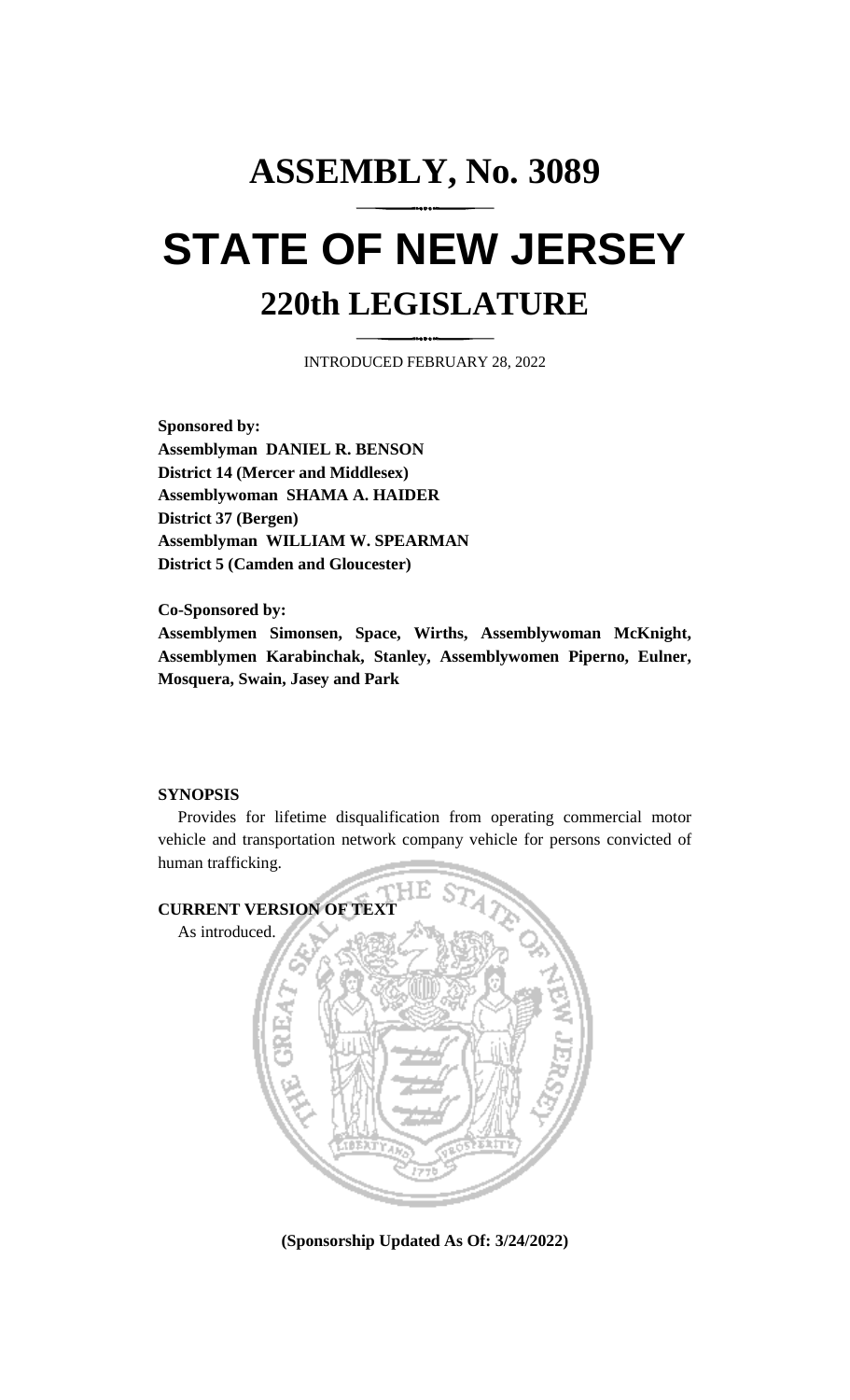#### **A3089** BENSON, HAIDER

 **AN ACT** concerning the lifetime disqualification from operating commercial motor vehicles and transportation network company vehicles for human trafficking convictions and amending P.L.1990, c.103 and P.L.2017, c.26. **BE IT ENACTED** *by the Senate and General Assembly of the State of New Jersey:* 1. Section 12 of P.L.1990, c.103 (39:3-10.20) is amended to read as follows: 11 12. a. In addition to the imposition of any other penalty provided by law, the chief administrator shall suspend for not less than one year nor more than three years the commercial motor vehicle driving privilege of a person convicted for a first violation of: (1) R.S.39:4-50 if the motor vehicle was a commercial motor vehicle or section 5 of **[**this act**]** P.L.1990, c.103 (C.39:3-10.13). (2) R.S.39:4-129 if the motor vehicle was a commercial motor vehicle operated by the person. (3) Using a commercial motor vehicle in the commission of any "crime" as defined in subsection a., c., or d. of N.J.S.2C:1-4, except 21 in circumstances where harsher penalties are provided by this section. (4) Refusal to submit to a chemical test under section 2 of P.L.1966, c.142 (C.39:4-50.2) or section 16 of **[**this act**]** P.L.1990, c.103 (C.39:3-10.24) if the motor vehicle was a commercial motor vehicle. (5) Paragraph (1) of subsection b. of section 10 of **[**this act**]** P.L.1990, c.103 (C.39:3-10.18). (6) A violation, arising in connection with a fatal accident, of State or local law relating to motor vehicle traffic control, other than a parking violation, regardless of whether the motor vehicle operated by the person was a commercial motor vehicle or a non-commercial motor vehicle. b. If a first violation of any of the violations specified in subsection a. of this section takes place while transporting hazardous material or takes place in a vehicle displaying a hazardous material placard, the chief administrator shall suspend the commercial motor vehicle driving privilege of the person for three years. c. Subject to the provisions of subsection d. of this section, the chief administrator shall revoke for life the commercial motor vehicle driving privilege of a person for a second or subsequent violation of any of the offenses specified in subsections a. and j. of this section or any combination of those offenses arising from two or more separate incidents. d. The chief administrator may issue rules and regulations establishing guidelines, including conditions under which a revocation of commercial motor vehicle driving privilege for life

**EXPLANATION – Matter enclosed in bold-faced brackets [thus] in the above bill is not enacted and is intended to be omitted in the law.**

**Matter underlined thus is new matter.**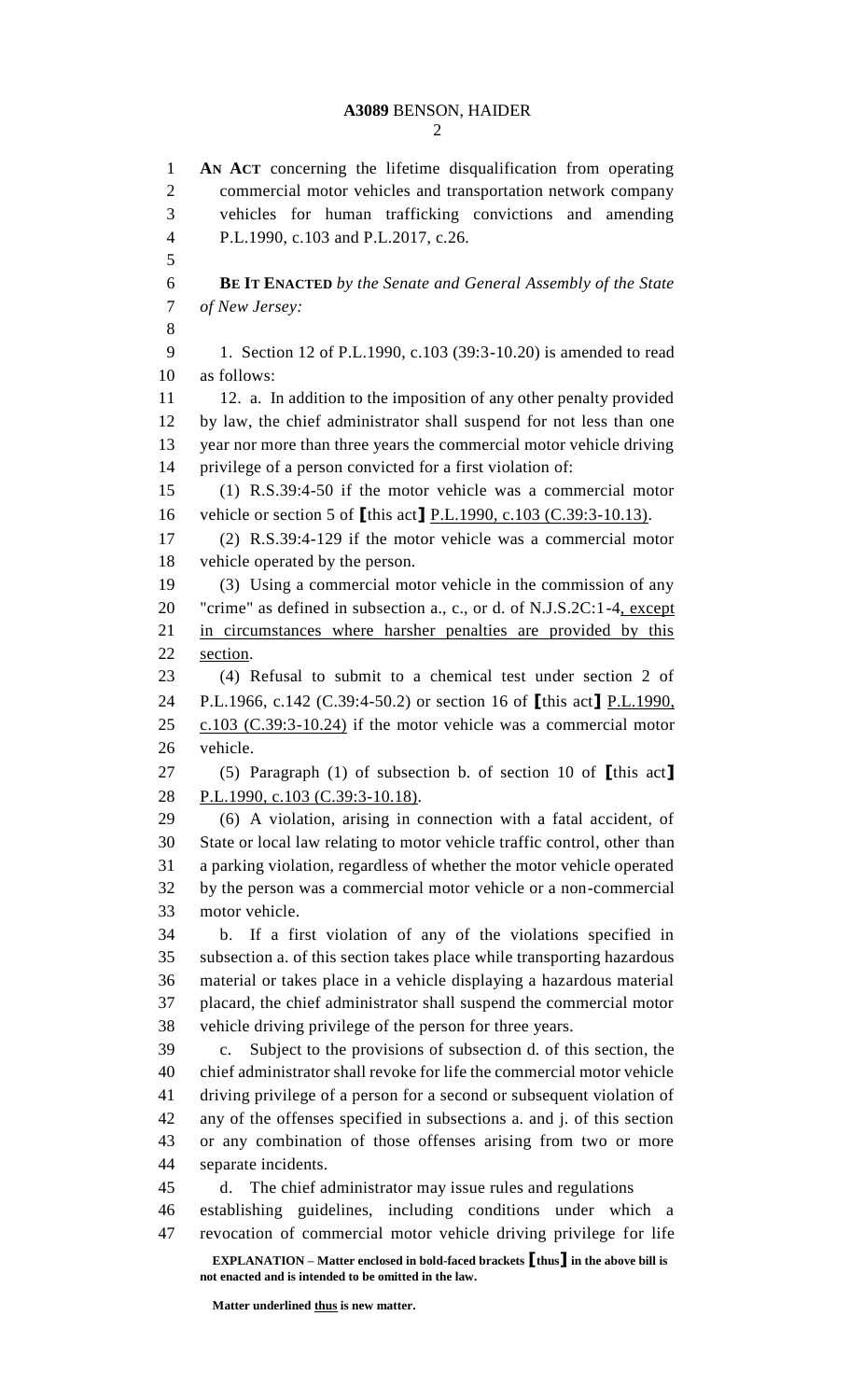under subsection c. may be reduced to a period of not less than 10 years.

 e. Notwithstanding any other provision of law to the contrary, the chief administrator shall revoke for life the commercial motor vehicle driving privilege of a person who uses a commercial motor vehicle or a non-commercial motor vehicle in the commission of a crime involving the manufacture, distribution, or dispensing of a controlled substance or controlled substance analog, or possession with intent to manufacture, distribute, or dispense a controlled substance or controlled substance analog.

 Notwithstanding any other provision of law to the contrary, the chief administrator shall revoke for life the commercial motor vehicle 13 driving privilege of a person who is convicted of a crime involving 14 an act or practice described in section 1 of P.L.2005, c.77 (C.2C:13-15 8) or involving an act or practice of one or more of the severe forms of trafficking in persons as described in paragraph (11) of 22 U.S.C. S.7102, the federal "Trafficking Victims Protection Act of 2000."

 A revocation under this subsection shall not be subject to reduction in accordance with subsection d. of this section.

 f. (1) The chief administrator shall suspend the commercial motor vehicle driving privilege of a person for a period of not less than 60 days if the person is convicted of a serious traffic violation, other than a violation arising in connection with a fatal accident as set forth in paragraph (6) of subsection a. of this section, and that conviction constitutes the second serious traffic violation committed in a commercial motor vehicle or non-commercial motor vehicle in this or any other state arising from separate incidents occurring within a three-year period. The chief administrator shall suspend the commercial motor vehicle driving privilege for 120 days if the conviction constitutes the third or subsequent serious traffic violation, other than a violation arising in connection with a fatal accident as set forth in paragraph (6) of subsection a. of this section, committed in a commercial motor vehicle or non-commercial motor vehicle in this or any other state arising from separate incidents occurring within a three-year period.

 (2) The chief administrator shall suspend the commercial motor vehicle driving privilege of a person for a period of not less than 60 days if the person is convicted of a violation of R.S.39:4-128; section 68 of P.L.1951, c.23 (C.39:4-127.1); or section 10 of P.L.2005, c.147 (C.39:4-128.11). The chief administrator shall suspend the commercial motor vehicle driving privilege for not less than 120 days if the conviction constitutes the second violation of R.S.39:4-128; section 68 of P.L.1951, c.23 (C.39:4-127.1); section 10 of P.L.2005, c.147 (C.39:4-128.11) or any combination of such violations in this or any other state arising from separate incidents occurring within a three-year period. The chief administrator shall suspend the commercial motor vehicle driving privilege for not less than one year if the conviction constitutes the third or subsequent violation of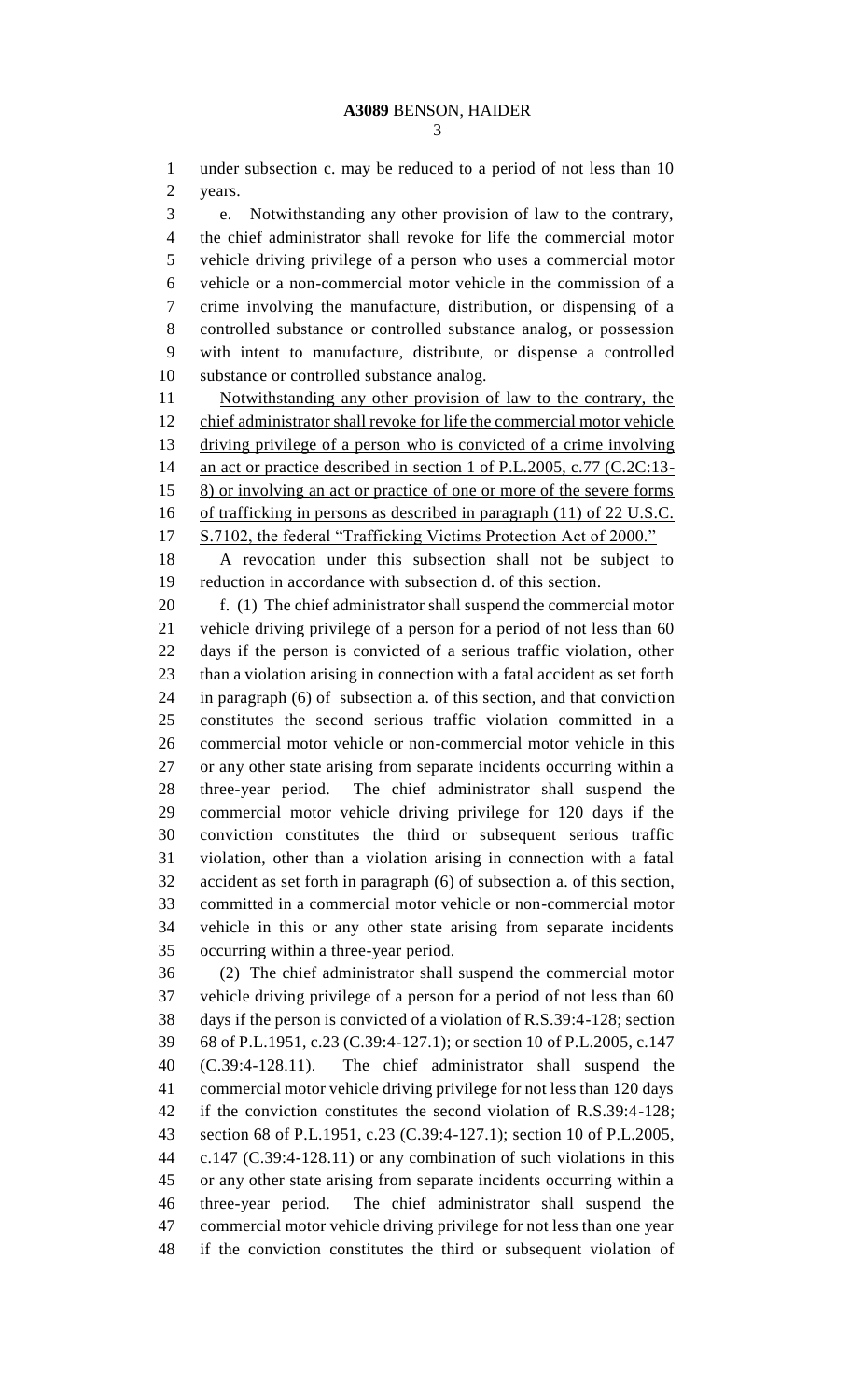R.S.39:4-128; section 68 of P.L.1951, c.23 (C.39:4-127.1); section 10 of P.L.2005, c.147 (C.39:4-128.11) or any combination of such violations in this or any other state arising from separate incidents occurring within the past three years.

 (3) The chief administrator shall suspend the commercial motor vehicle driving privilege of a person for a period of not less than 180 days or more than one year if the person is convicted of violating a driver, commercial motor vehicle, or motor carrier operation out-of- service order while driving a commercial motor vehicle transporting nonhazardous materials. The chief administrator shall suspend the commercial motor vehicle driving privilege of a person for a period of not less than two years or more than five years if the conviction constitutes the second conviction in a separate incident in this or any other state within a 10-year period of violating a driver, commercial motor vehicle, or motor carrier operation out-of-service order while driving a commercial motor vehicle transporting nonhazardous materials. The chief administrator shall suspend the commercial motor vehicle driving privilege of a person for a period of not less than three years or more than five years if the conviction constitutes the third or subsequent conviction in a separate incident in this or any other state within a 10-year period of violating a driver, commercial motor vehicle, or motor carrier operation out-of-service order while driving a commercial motor vehicle transporting nonhazardous materials.

 (4) The chief administrator shall suspend the commercial motor vehicle driving privilege of a person for a period of not less than 180 days or more than two years if the person is convicted of violating a driver, commercial motor vehicle, or motor carrier operation out-of- service order while driving a commercial motor vehicle transporting hazardous materials required to be placarded under Subpart F of 49 C.F.R. s.172, or while operating a vehicle designed to transport 16 or more passengers, including the driver. The chief administrator shall suspend the commercial motor vehicle driving privilege of a person for a period of not less than three years or more than five years if the conviction constitutes a second or subsequent conviction in a separate incident within a 10-year period in this or any other state of violating a driver, commercial motor vehicle, or motor carrier operation out-of-service order while driving a commercial motor vehicle transporting hazardous materials required to be placarded under Subpart F of 49 C.F.R. s.172, or while operating a vehicle designed to transport 16 or more passengers, including the driver.

 g. A court shall make a report to the chief administrator within three days in such form as the chief administrator may require concerning conviction for any violation **[**of**]** or crime listed or described in P.L.1990, c.103 (C.39:3-10.9 et seq.). The chief administrator shall notify the Commercial Driver License Information System of the suspension, revocation, or cancellation. In the case of non-residents, the chief administrator also shall notify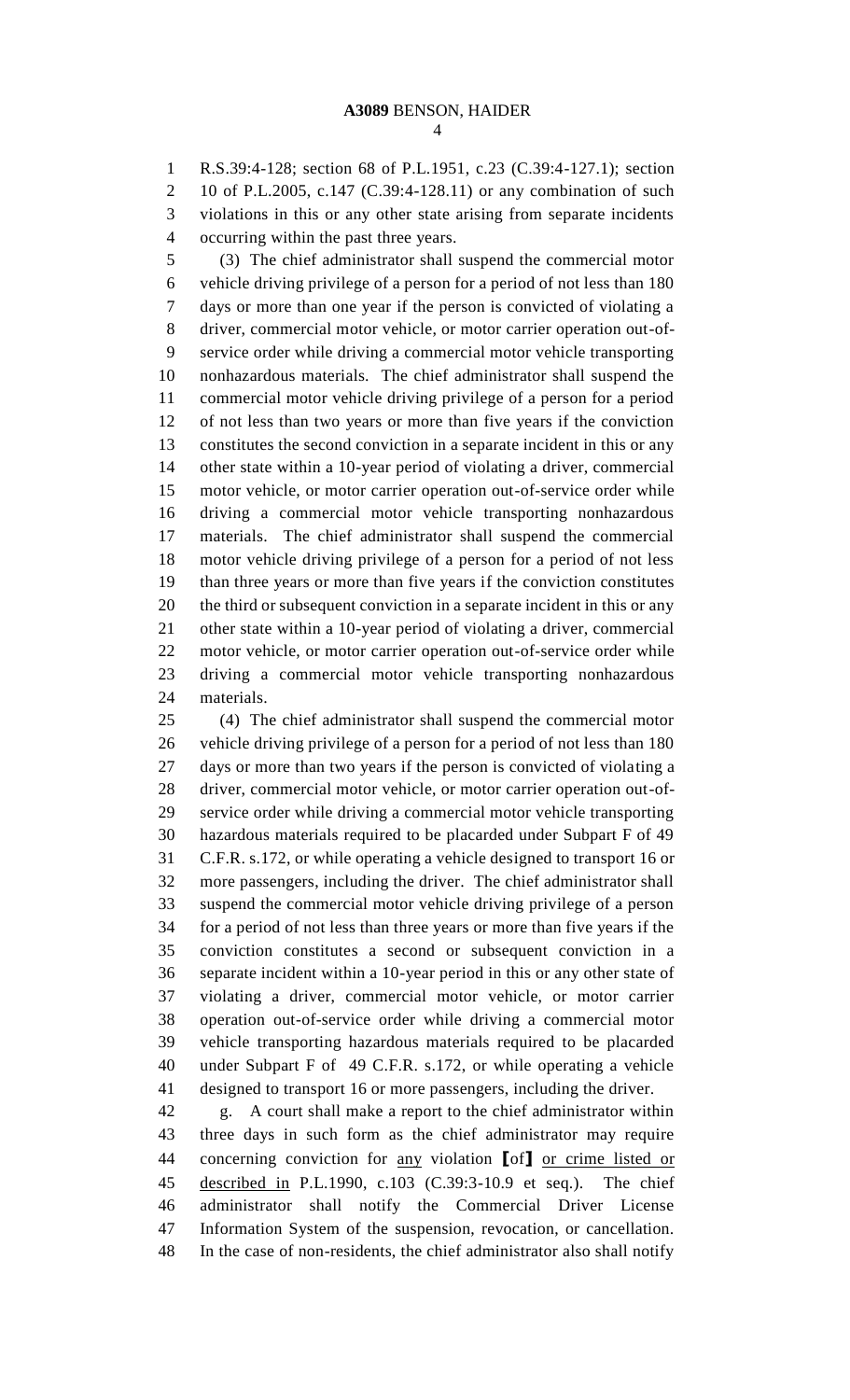the licensing authority of the state which issued the commercial driver license or the state where the person is domiciled. The chief administrator shall provide these notices within 10 days after the suspension, revocation, cancellation, or disqualification.

 h. The chief administrator shall in accordance with this section suspend a commercial motor vehicle driving privilege of a person holding, or required to hold, a commercial driver license issued by this State if the person is convicted in another state or foreign jurisdiction of an offense of a substantially similar nature to the offenses specified in subsection a., e., f., g., h., i. or j. of this section. For purposes of this section, a violation such as driving while intoxicated, driving under the influence, or driving while ability is impaired shall be considered substantially similar offenses. For purposes of this section, a violation committed in another state but substantially similar to those enumerated in subsection a., e., f., g., h., i. or j. of this section committed in this State shall be included.

 i. Notwithstanding any other provision of law to the contrary, a conviction under this section, or section 5 or 16 of **[**this act**]** 19 P.L.1990, c.103 (C.39:3-10.13 or C.39:3-10.24), shall not merge with a conviction for a violation of R.S.39:4-50 or section 2 of P.L.1966, c.142 (C.39:4-50.2).

22 j. In addition to any other penalty provided by law, the chief administrator shall suspend for one year the commercial motor vehicle driving privilege of a person for a first violation of:

 (1) R.S.39:4-50 while operating a non-commercial motor vehicle; (2) R.S.39:4-129 while operating a non-commercial motor vehicle;

 (3) Refusing to submit to a chemical test under section 2 of P.L.1966, c.142 (C.39:4-50.2) while operating a non-commercial motor vehicle; or

 (4) Using a non-commercial motor vehicle in the commission of any "crime" as defined in subsection a., c., or d. of N.J.S.2C:1-4.

 k. The chief administrator shall in accordance with this section suspend the commercial motor vehicle driving privilege of a person holding, or required to hold, a commercial driver license issued by this State if that person has been disqualified from operating a commercial motor vehicle by the Federal Motor Carrier Safety Administration pursuant to 49 C.F.R. s.383.52 because that person's driving has been determined to constitute an imminent hazard.

 l. The New Jersey Motor Vehicle Commission shall maintain records of accidents, convictions, and disqualification for persons holding, or required to hold, a commercial driver license in accordance with 49 C.F.R. s.384.225 and the AAMVAnet, Inc.'s "Commercial Driver License Information System State Procedures," as amended and supplemented.

 m. Any driver who is found to be in violation of the provisions of paragraph (a) or (b) of 49 C.F.R. s.392.5, relating to the use of alcohol, being under the influence of alcohol, having any measured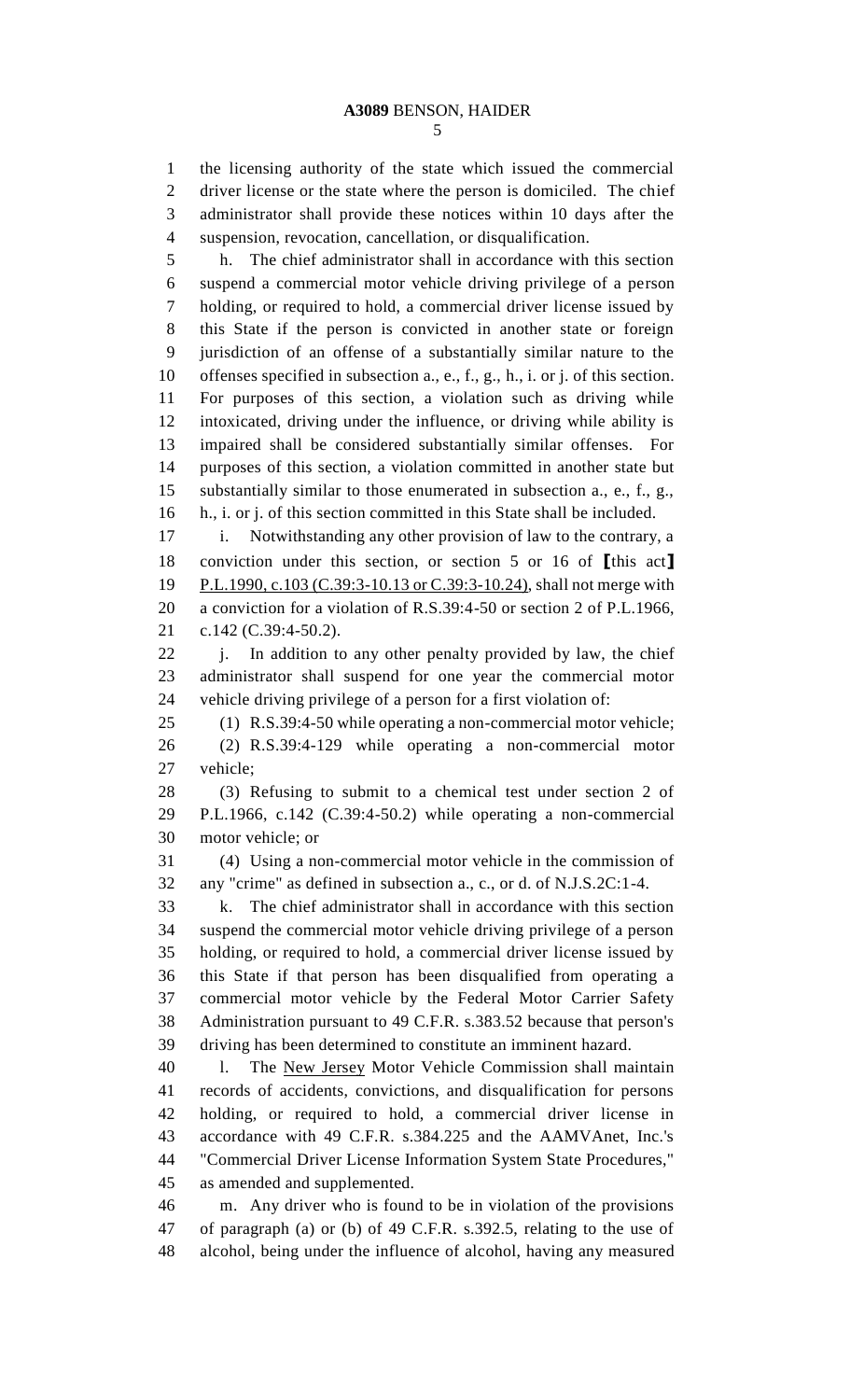### **A3089** BENSON, HAIDER

 alcohol concentration or detected presence of alcohol, or possessing alcohol, shall be placed out-of-service immediately for a period of 24 hours. (cf: P.L.2009, c.271, s.3) 2. Section 20 of P.L.2017, c.26 (C.39:5H-20) is amended to read as follows: 20. An applicant or driver shall be prohibited from utilizing the transportation network company's digital network as a transportation network company driver or from providing a prearranged ride as a transportation network company driver if: a. The applicant or driver has been convicted of one or more of the following crimes: (1) In New Jersey, any crime as follows: aggravated assault, arson, burglary, escape, extortion, homicide, kidnapping, robbery, aggravated sexual assault, sexual assault, or endangering the welfare of a child pursuant to N.J.S.2C:24-4, whether or not armed with or having possession of any weapon enumerated in subsection r. of N.J.S.2C:39-1, human trafficking pursuant to section 1 of P.L.2005, 20 c.77 (C.2C:13-8) or any crime involving an act or practice of one or more of the severe forms of trafficking in persons as described in 22 paragraph (11) of 22 U.S.C. S.7102, the federal "Trafficking Victims Protection Act of 2000," a crime pursuant to the provisions of N.J.S.2C:39-3, N.J.S.2C:39-4, or N.J.S.2C:39-9, or other than a disorderly persons or petty disorderly persons offense for the unlawful use, possession or sale of a controlled dangerous substance as defined in N.J.S.2C:35-2. (2) In any other state, territory, commonwealth, or other jurisdiction of the United States, as a result of a conviction in a court of competent jurisdiction, a crime which in that other jurisdiction is comparable to one of the crimes enumerated in paragraph (1) of this subsection. If an applicant or driver who has been convicted of one of the crimes enumerated in paragraph (1) or (2) of this subsection produces a valid certificate of rehabilitation issued pursuant to section 2 of P.L.2007, c.327 (C.2A:168A-8) or, if the criminal offense occurred outside the State, an equivalent certificate from the jurisdiction where the criminal offense occurred, the criminal offense shall not disqualify the applicant or driver from accessing the transportation network company's digital network as a transportation network company driver or from providing prearranged rides as a transportation network company driver, except that this provision 43 shall not apply to an applicant or driver who has been convicted of human trafficking pursuant to section 1 of P.L.2005, c.77 (C.2C:13- 45 8), any crime involving an act or practice of one or more of the severe forms of trafficking in persons as described in paragraph (11) of 22 U.S.C. S.7102, the federal "Trafficking Victims Protection Act of 2000," or a comparable crime in another jurisdiction. A